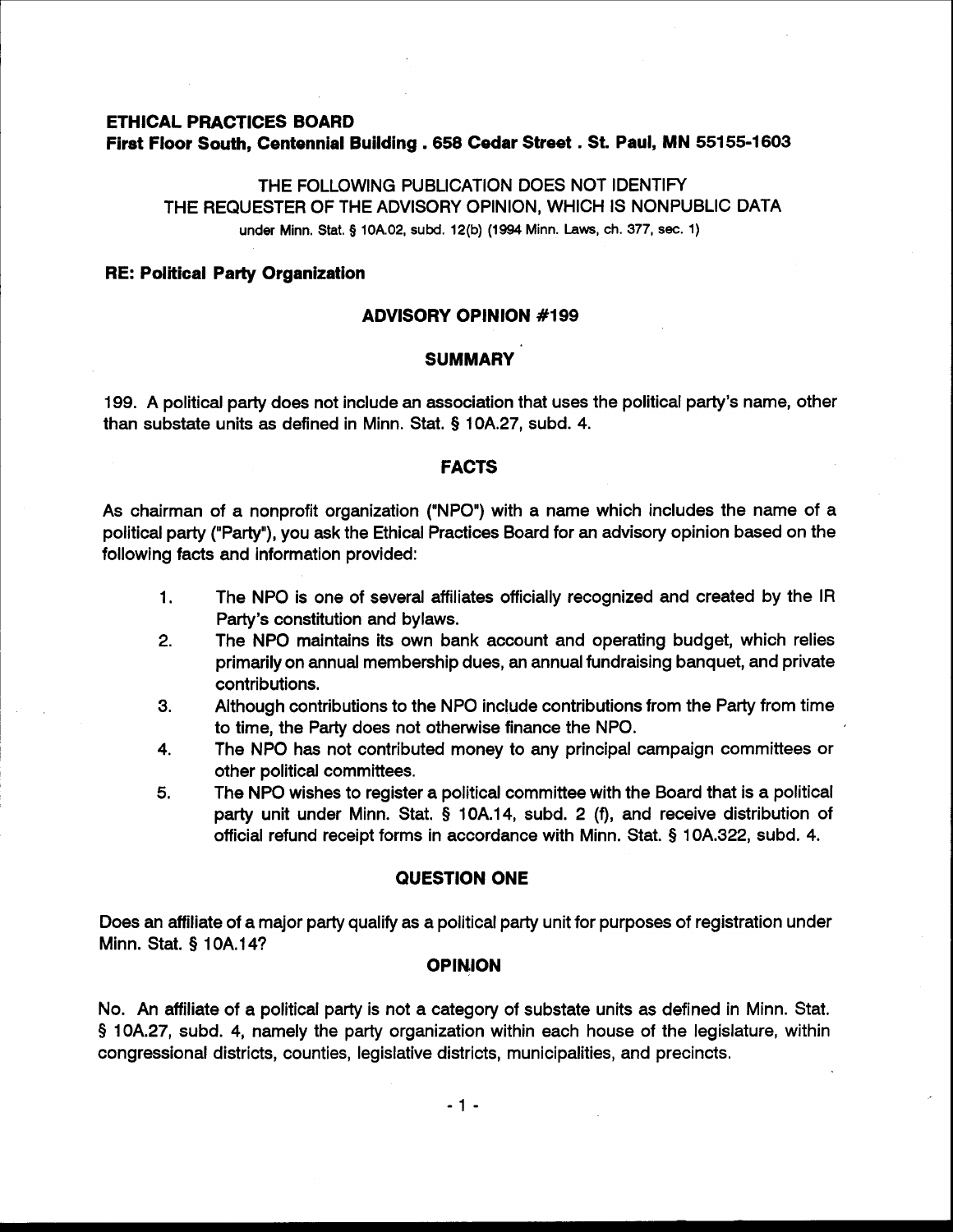### **QUESTION TWO**

Does an affiliate of a major party qualify for distribution of official refund receipt forms under Minn. Stat. **9** 10A.322, subd. **4?** 

## **OPINION**

No. The Board distributes a supply of official refund receipt forms to a political party upon request; however, **an** affiliate of a political party is not among the categories of substate units listed in the definition of political party as set out in Minn. Stat. §§ 1 0A.01, subd. 12, 13, and 17, 1 OA.27, subd. 4.

## **QUESTION THREE**

Does an affiliate of a major party qualify as a "subsidiary" and the major political party qualify as a "parent" for purposes of Minn. Stat. § 10A.15, subd. 3c?

#### **OPINION**

Yes. If a political party establishes an affiliate that raises or spends more than \$1 00 in a calendar year to influence state elections, then the affiliate must register a political committee or political fund as a subsidiary of the parent political party. Any contributions made by the affiliate must be attributed to the parent political party and counted toward the contribution limits in Minn. Stat. § 10A.27 of the parent as well as to the contribution limits of the affiliate. Minn. Stat. § 1 0A.15, subd. 3c.

## **QUESTION FOUR**

If an affiliate of a major party qualifies as a "subsidiary" of the "parent" major political party for purposes of Minn. Stat. § 10A.15, subd. 3c, does this authorize the affiliate to distribute official refund receipts under Minn. Stat. § 10A.322, subd. 4, to individuals who contribute to the affiliate?

#### **OPINION**

No. Please see response to Question Two, above. The Board affirms the provisions of Minn. Rules pt. 4500.1700, which state that the organization of a political party does not include an association that uses a political party name and is not among the categories of substate units listed in Minn. Stat. **9** 10A.27, subd. 4.

Issued: *3-* 1-45

es Kr Iles

Douglas H. Sillers, Chair Ethical Practices Board

 $-2-$